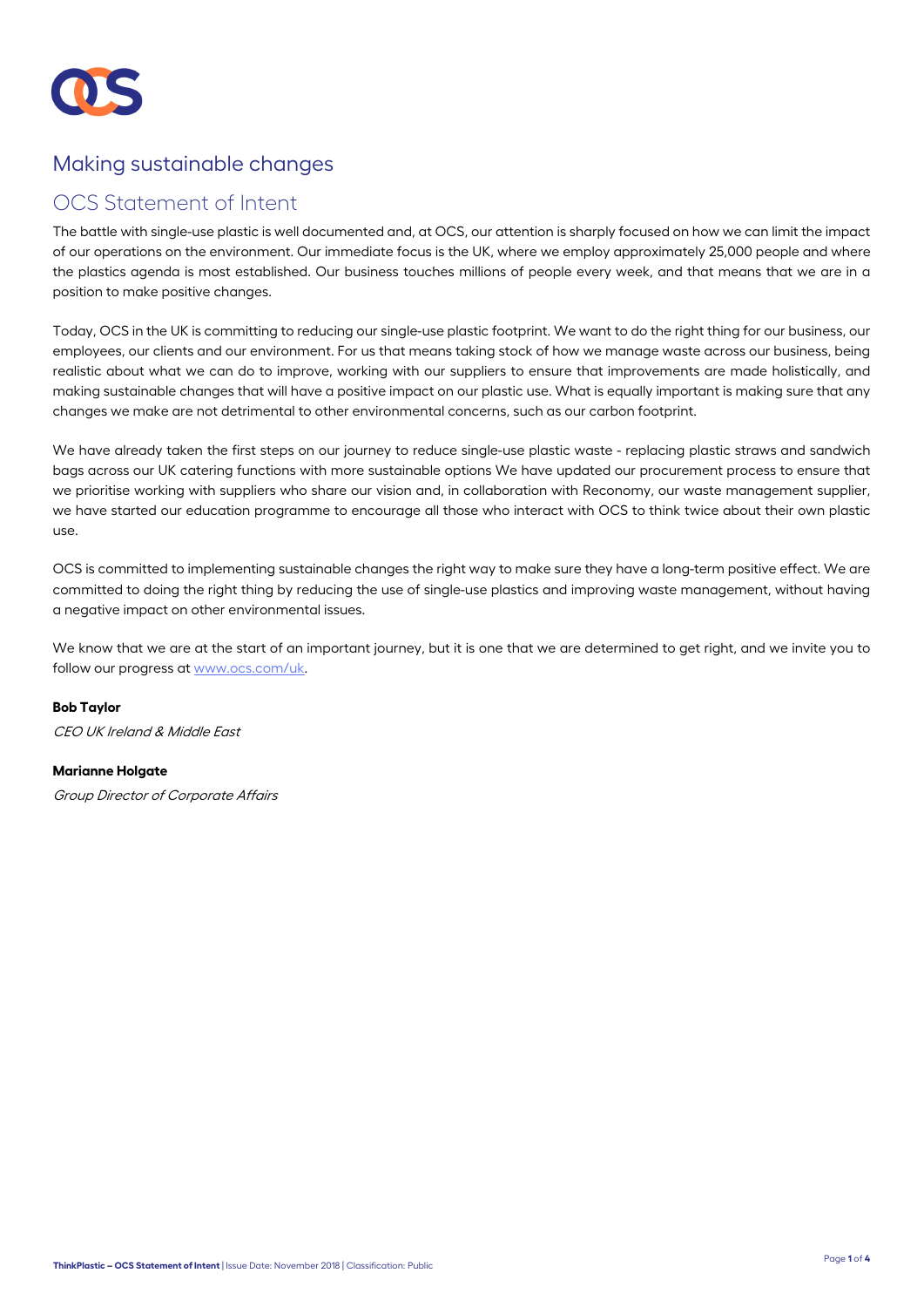

# Why FMs should care about single-use plastic

Blue Planet II was a watershed moment in the discourse around single-use plastics. The BBC show prompted the UK's supermarkets, big brands like Coca Cola, and the UK government to sign the 'UK Plastics Pact', a pledge to drastically reduce 'unnecessary' plastic usage by 2050.

Everyone shops in their supermarket of choice or buys their favourite bottled drink, making these organisations susceptible to the consumer fallout that could come from failing to display a commitment to reducing plastic usage. With FM responsible for up to 8 per cent of the UK's gross domestic profit and employing roughly ten per cent of the country's workforce, it is a major player in people's daily lives. For example, catering services inevitably contribute to the throwaway culture, exacerbated by the increasing popularity of trends like the 'grab and go' style of eating.

The statistics that have come to light since Blue Planet II make for a sobering read. Humans manufactured more plastic in the last decade than in the whole of the previous century. This boom in plastic production is fuelled in part by the popularity of single-use items such as bottled water, drinking straws and coffee cups. While 'single' in use, these items can have a lifespan of up to 400 years as they are rarely biodegradable, with a legacy up to five times that of the person who discarded it in the first place.

With the FM sector continuing to grow at a steady rate and more companies operating globally, facilities management professionals have the opportunity to collectively 'step-up' and instigate positive change in the battle against non-biodegradable waste. Beyond cutting back on the usage of single-use plastics, this can go a step further. Facilities managers have a huge footprint across both the public and private sectors and can collaborate with clients to help embed the necessary behavioural change for corporate consumers to follow through on these objectives.

Furthermore, there is an opportunity for the FM sector working with its supply chain to promote the development and use of alternatives to plastic packaging – e.g. glass, or compostable materials – in a way that is not detrimental to the environment. Too often, substituted materials can run the risk of being a quick fix that only creates new problems if not carefully considered. Facilities managers can, and must, ensure that the appropriate infrastructure is in place to process these materials, so waste does not need to be shipped abroad to recycling facilities – the knock-on effect of which being a greater carbon footprint.

Needless to say, 2018 was the tipping point, and any actions from here on require forethought, strategy and collaboration. OCS is committed to reducing its single-use plastic footprint, the right way, as outlined here.

# Our mission

Earlier this year, OCS formed a steering committee - consisting of Group Director of Corporate Affairs, UK & Ireland Procurement Director, UK Managing Director of Support Services, Heads of Cleaning and Catering, Director of HSQE, Corporate Communications and two suppliers – Reconomy and Commercial Group. The committee has been tasked with improving our understanding of OCS UK's footprint and considering what the business can do to reduce the use of, and improve waste management of, single-use plastics across our operations in the UK – and then make that change happen.

The steering committee has a clear mandate – to identify credible and deliverable actions that will:

- Reduce our single-use plastic footprint, without being detrimental to other environmental concerns such as carbon footprint, at both our client sites, and at OCS employee sites in the UK, working in partnership with our suppliers
- Raise awareness amongst our own employees, and our clients' customers/employees at OCS catering facilities, to inform sustainable choices and change behaviours both inside and outside the workplace
- Formally educate front line employees involved in waste management on better waste management processes and the lifecycle of waste, to reduce single-use plastics 'buried' waste
- To consider other environmental issues such as the reduction of CO2 emissions and look at waste as a whole not just plastics.

## Where we are

OCS recognises that there isn't a "quick fix" to the plastics problem in the FM industry but we are committed to making sustainable changes to the way we do things, to reduce our single-use plastics footprint.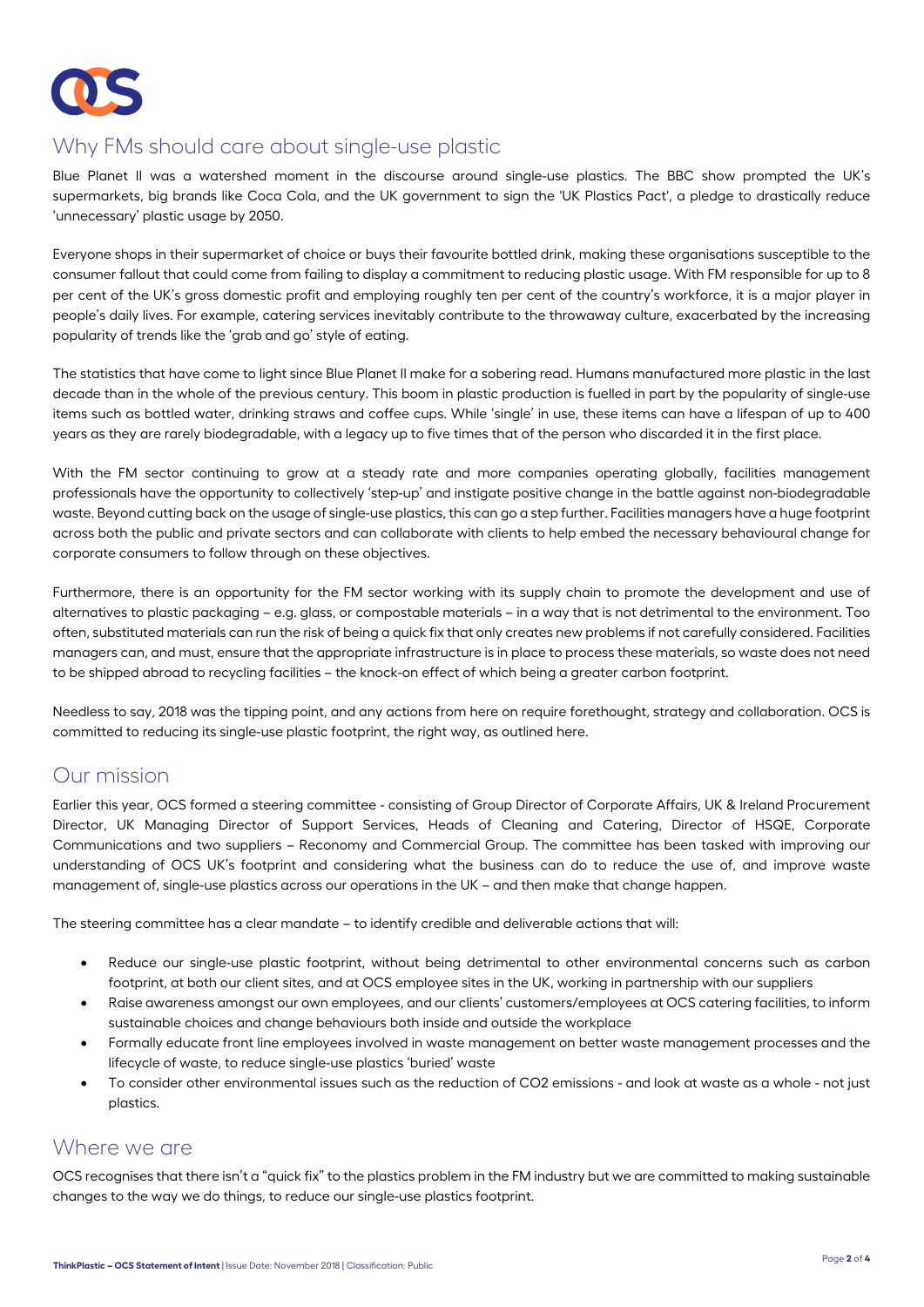

We have already taken some important first steps and are proud of the initiatives that have been put in place so far. These include:

#### Catering initiatives

- We have published the environmental credentials of all our single-use products on MyOCS for our catering sites to make informed choices, and provided food waste training materials to all catering sites using 'toolbox training'
- All plastics straws have been banned from OCS catering facilities in the UK and replaced with sustainable options unless required for medical reasons at hospitals.
- Our Head of Catering has replaced the 200,000 non-recyclable sandwich and baguette bags used every year with an alternative option made from plant-based materials, rather than plastic, and from certified sustainable resources. The change came into effect at the end of August 2018 (although some sites may have residual stock). We will continue to encourage our clients to manage their waste streams to allow the products to be disposed of correctly.
- We have launched a 'nudge' campaign posters, tabletop displays etc across all OCS client catering sites and across OCS employee sites to remind people to think twice before using or bringing to work single-use plastics
- We have worked with clients to reduce their own consumption through steps such as banning single-use plastic cups and replacing disposable products with compostable alternatives.
- We have established and will continue to grow relationships with organisations such as WRAP and the Plastics Pact Committee to further the debate in the FM world.

#### Cleaning initiatives:

- The use of bleach has been banned within OCS cleaning for many years and we now work with clients to ensure bleach is not present in any chemicals we use. We also present clients with more environmentally friendly alternatives where specific products are requested for their sites.
- Our full core range of consumer disposables (e.g. toilet tissue) is recyclable paper from Essity and our waste sacks from BPI are made from recyclable plastic.
- We have worked with suppliers to provide the latest technology, in the form solar powered Rubbermaid Lumecel soap dispensers which do not rely on mains or battery power.
- We have rationalised the number of cleaning chemicals used across the business and move to a range of ultraconcentrated cleaning products for all cleaning contracts.

#### Procurement initiatives:

- We have introduced a sustainable sourcing measure into our procurement decision making process, whereby all future suppliers will have to meet the OCS UK commitment to a 2% reduction in carbon intensity per year. A new policy has been issued.
- Working with Commercial Group, our supplier for office supplies, in August we introduced a £20 minimum order value. This will help to eliminate 1,000kg of CO2 per annum – equivalent to one TV playing continuously for 250 days.

#### Supplier initiatives:

- Signed up to a supplier initiative to calculate our green footprint when ordering paper or plastic based marketing materials.
- Starting to roll out a waste management 'pilot' training course in collaboration with Reconomy (our waste management supplier) – to educate front line employees in better waste management, and the waste life cycle - and reduce the use and/or improve management of single-use plastic waste. The course is accredited and provides our staff with a formal qualification too.

#### Other initiatives:

 Completed an audit of our employee sites and have started to replace single-use plastic cups with china and glass alternatives; remove drinks stored in single-use plastic bottles from vending machines

## Where we want to be

Our commitment to this mission is a long-term one. We've made some positive steps already, but the OCS UK and Ireland journey to reducing our single-use plastics footprint will not be completed overnight.